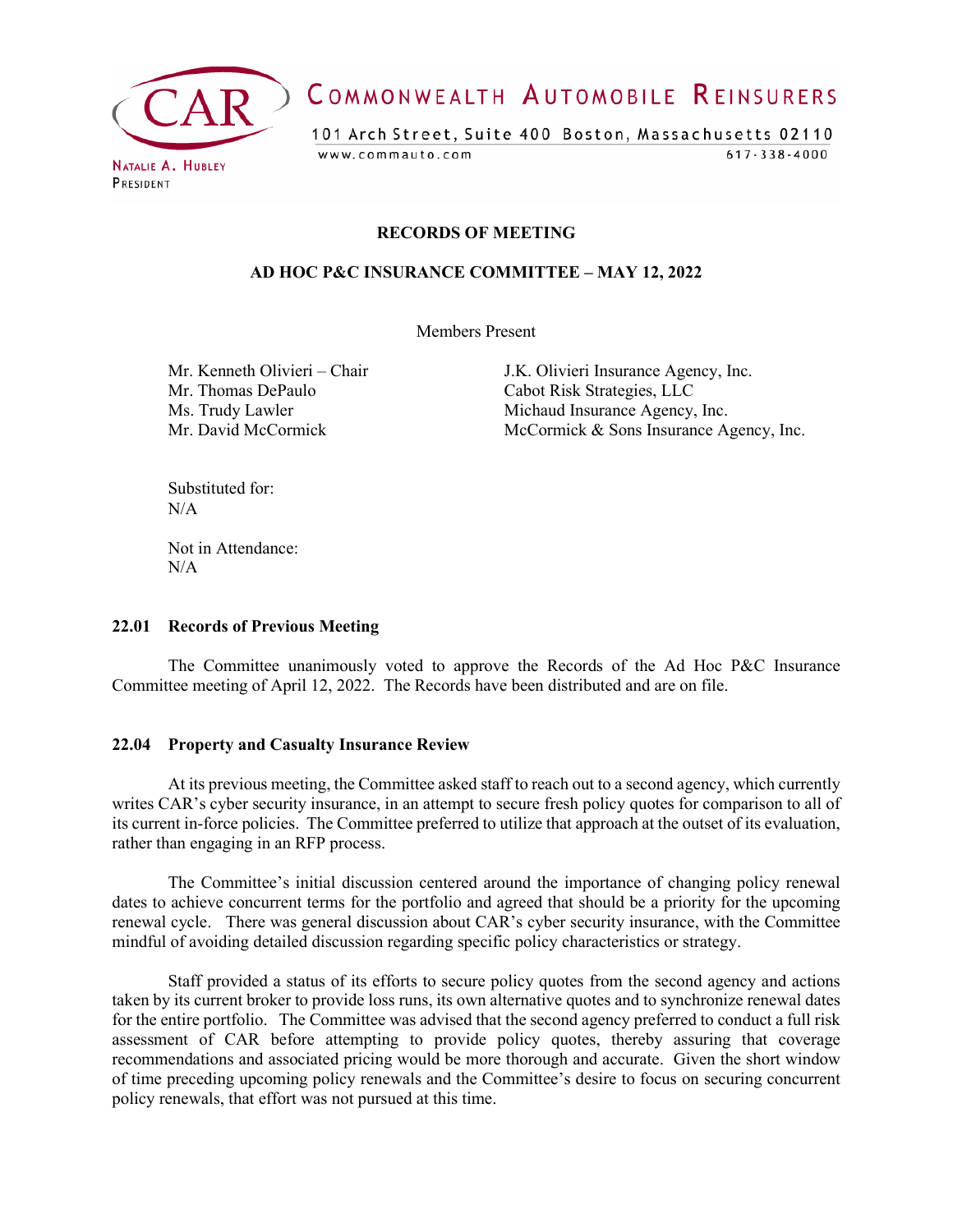While a full risk assessment is not being performed at this time and efforts to secure concurrent policy renewal dates remain the top short-term priority, the Committee discussed the value of an annual portfolio review to identify changing coverage needs and to reassess premium levels. The Committee agreed that with certain policy types experiencing evolving market conditions, changes in underwriting guidelines and premium fluctuations, a review and risk assessment with CAR's broker should be an annual exercise. To that end, the Committee agreed that a risk assessment should be initiated early in 2023 to accommodate any changes necessary for next year's concurrent August renewal cycle. This Committee would then reconvene, if necessary, to consider the results of the risk assessment.

Following further discussion, the Committee voted unanimously to direct staff to continue working with CAR's current broker to change CAR's EPLI and Workers Compensation policy effective dates to coincide with its BOP and Umbrella renewals.

The Committee then voted unanimously to direct staff to contact the agency currently writing CAR's cyber security policy to request that it be renewed in November 2022 with the expectation that it will subsequently be rewritten to coincide with the other policy renewals in August 2023.

### TIMOTHY COSTAIN Chief of Staff

Boston, Massachusetts May 20, 2022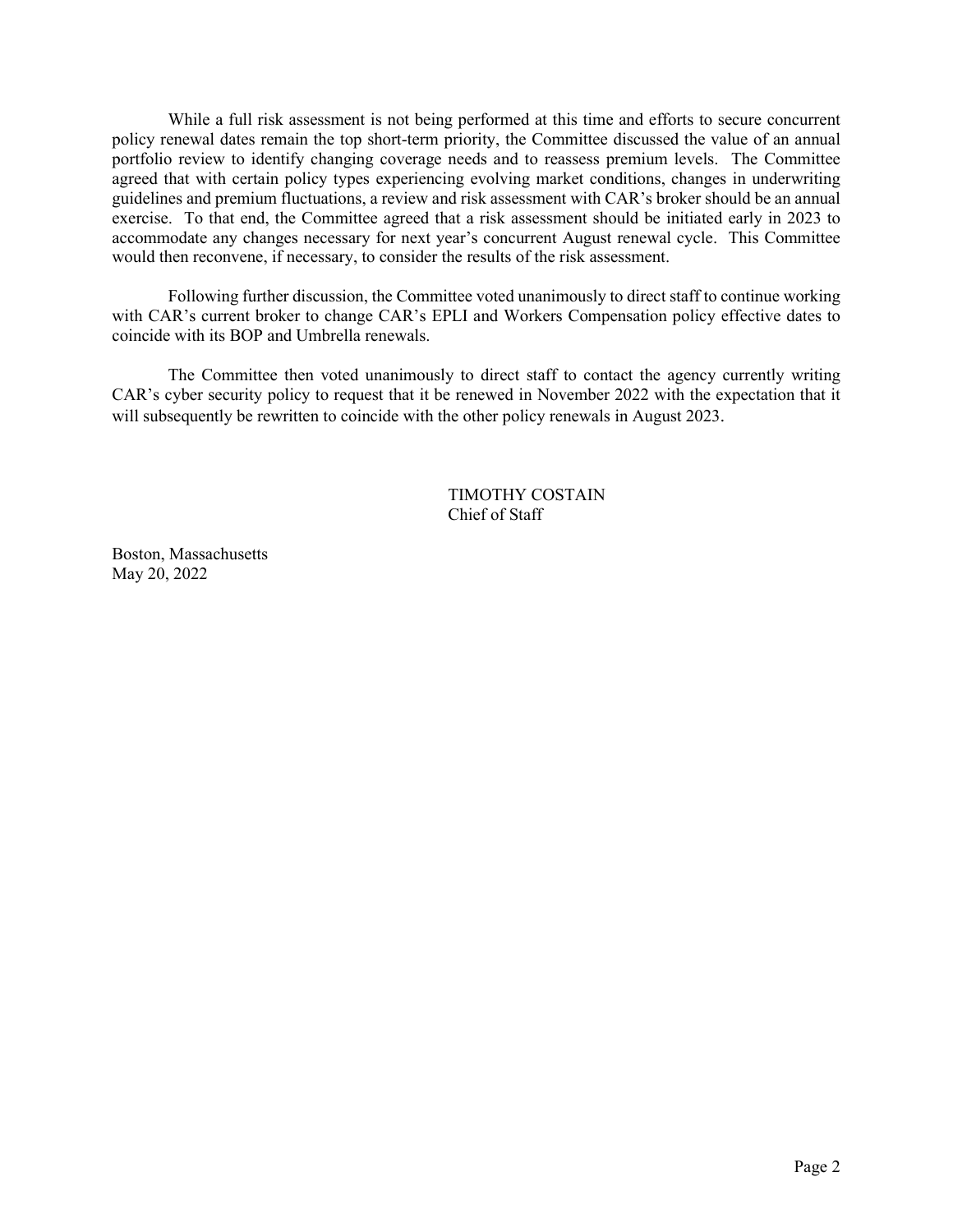# **ATTACHMENT LISTING**

Docket #AHIC22.02, Exhibit #2 Attendance Listing